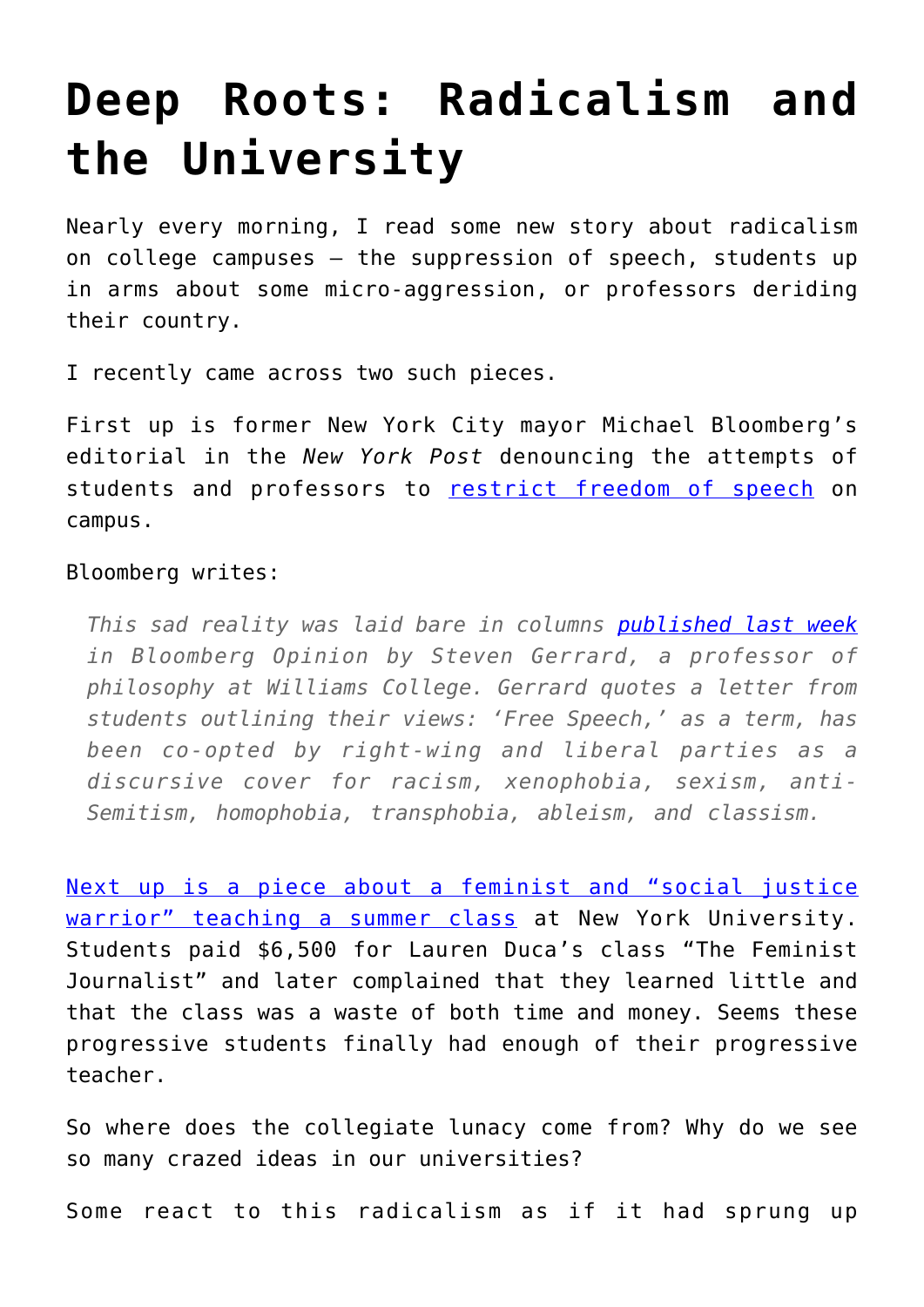overnight, like the mushrooms some of these students might be chewing. Others take a longer view, tracing the stain of campus totalitarianism to the baby boomers and the mid-1960s.

But the roots lie even deeper.

This week I began reading *One Man Perched on a Rock: A Biography of Dr. Warren H. Carroll*. Here biographer Laura S. Gossin tells the story of the scholar and historian who founded Christendom College, a small traditional Catholic college in Front Royal, Virginia. In her study, Gossin interviewed many of Carroll's friends and colleagues, and makes extensive use of Carroll's autobiographic sketches and writings.

In Gossin's account of Carroll's education and his early years as a teacher, we find that in the early 1950s the left had already embedded itself in our universities and in our government.

While in graduate school at Columbia University in 1954, Carroll watched the Army-McCarthy hearings in a university television room, "where raucous students booed and hissed Senator McCarthy at his every appearance." At Columbia, too, he encountered among both professors and students "the general denial of the attainability of truth," later stating that in that Ivy League school "I met the enemy," meaning relativists and socialists.

After completing his Ph.D. in history, Carroll served as an enlisted man in the Army before taking on a teaching job at Indiana University, where he learned "the very important truth that the problems I had found at Columbia University were general throughout American higher education."

Hired in 1960 as an analyst of communist propaganda for the CIA, Carroll later wrote:

*I soon found out that the CIA was honeycombed with Columbia*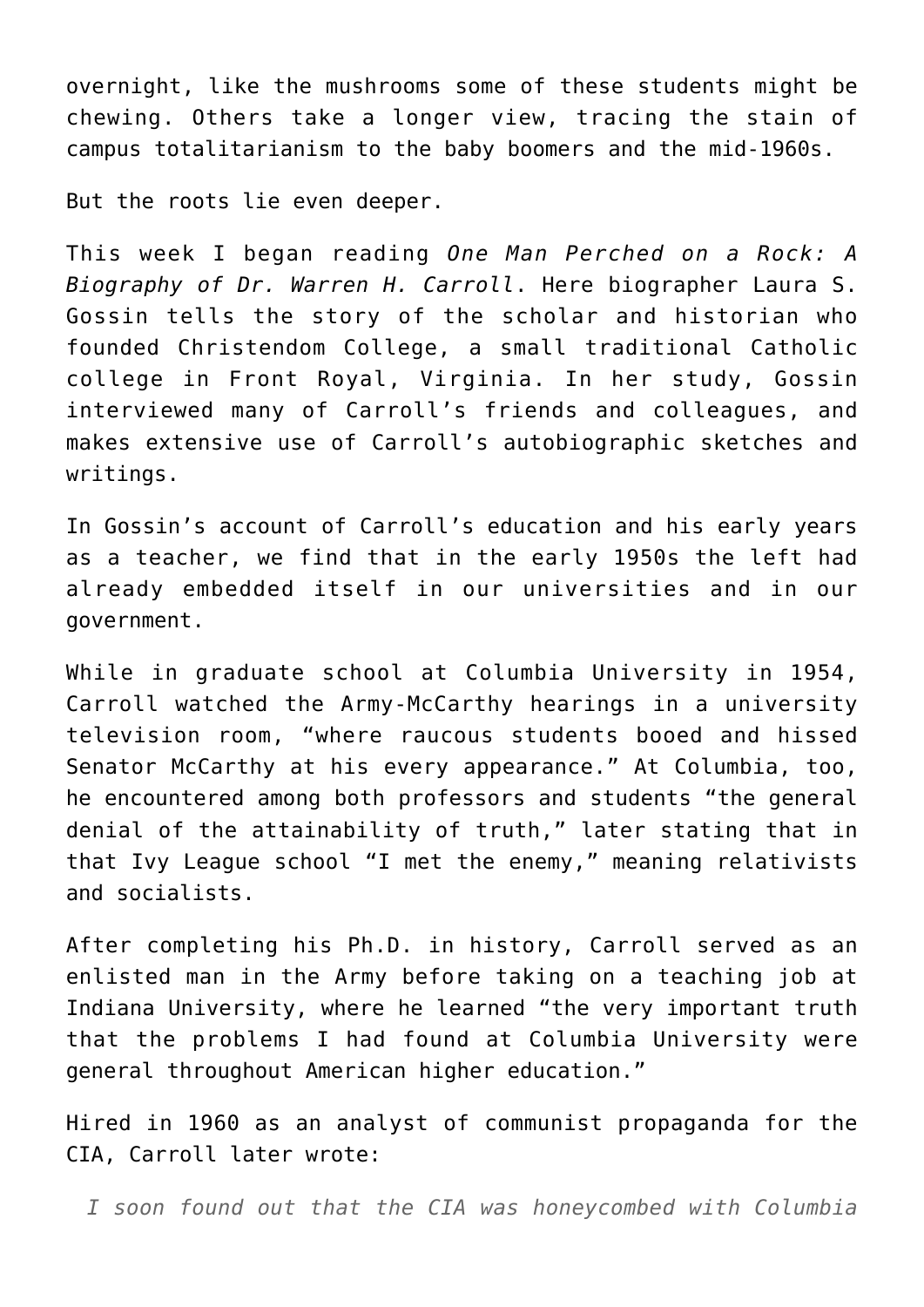*University-type leftists who scorned and scoffed at the communist menace…the woman who was my boss actually rejoiced when the Soviets placed their missiles in Cuba…on the grounds that 'now we'll know how they feel when we place missiles near their borders.*

Carroll soon left the CIA, and in 1962 enrolled in the University of Colorado Law School, where he helped launch a conservative newspaper and a conservative club. After Republican Barry Goldwater visited the campus, where students greeted him with ridicule and hostility, one student wrote in the campus newspaper that Goldwater was "a fool, a mountebank, a murderer, no better than a common criminal."

Gary Althen, the editor of the campus paper, refused to apologize for running the article, writing an editorial in which he explained that he himself "hated his country, and had learned to hate it at the University of Colorado."

Warren Carroll's response to such radicalism was to found a college. In the late 1970s, Christendom College opened with 26 students and five staff members. Today the college is thriving, still small by most standards and still following its original mission of grounding students in their religious faith and teaching them the liberal arts, including the ability to think and reason.

In the United States we find some other colleges, mostly Christian, imbued with this same ideal.

As for the rest, we see the fruits produced by decades of indoctrination.

More than 75 years of leftist influence in academia has crept down into our elementary and secondary schools. Is it any wonder then that we now see conservative speakers disallowed on college campuses or threatened with physical violence? Or that radical professors, administrators, and students dominate